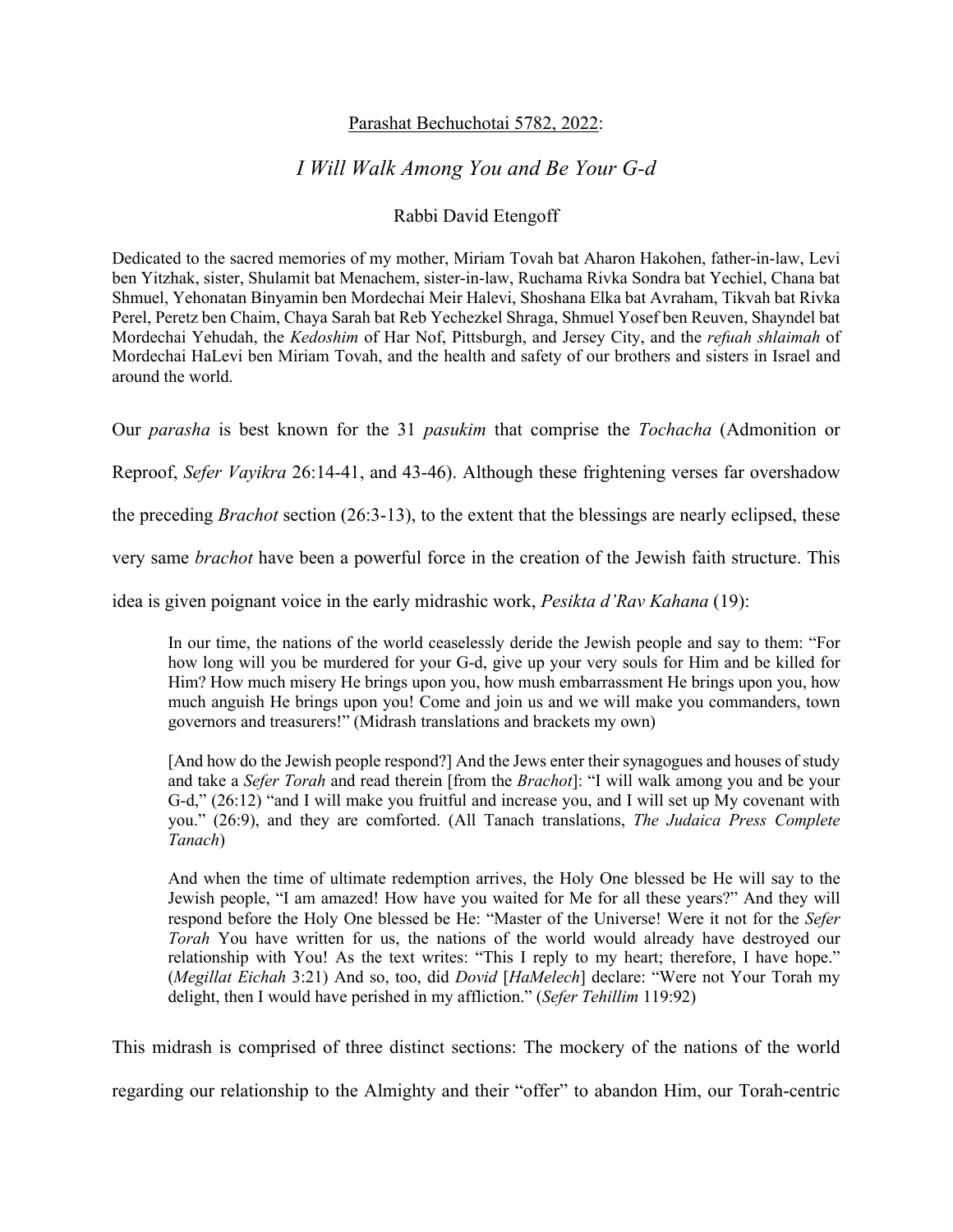response to their abuse, and the dialogue that will *b'zman karov* (one day soon) take place between Hashem and our storied nation. I believe it is the middle portion that is of singular import and, in particular, the verse, "I will walk(*v'hithalachti*) among you and be your G-d, and you will be My people."

In my view, one of the most cogent analyses of this verse is offered by the Sforno (Rabbi Ovadiah ben Ya'akov, c. 1475-c. 1550) in his examination of the term, *mithalech*, the nounal form of *v'hithalachti*:

The term, "*mithalech,*" connotes one who walks to multiple locations rather than to one place alone. Therefore, it as if [Hashem] said: "I will walk among you, and my divine illumination will not flow to one place alone as it did in the *Mishkan* and in the *Beit HaMikdash*." As the text states: "And they shall make Me a sanctuary and I will dwell in their midst." (*Sefer Shemot* 25:8) That is, in this manner and in this place alone I will dwell among you… Instead, I will walk among you and you will see My glory in every place where there will be the righteous ones of the generation, for they are "the holy place of the dwellings of the Most High." (*Sefer Tehillim* 46:5) This is where His ultimate intention (*kavanah*) is realized…

The Sforno's explanation of *mithalech* is reminiscent of a *pasuk* that appears in Parashat Bereishit: "And they [Adam and Chava] heard the voice of Hashem Elokim going— *mithalech*—in the garden toward the direction of the sun and the man and his wife hid from before Hashem Elokim in the midst of the trees of the garden." (3:8) The fact that Adam and Chava immediately recognized "the voice of Hashem" indicates that they were accustomed to hearing it prior to having eaten from the *Pri Eitz HaDa'at* (Tree of Knowledge). In other words, in their pre-sin state, when they had a perfect relationship with the Almighty, He was accessible to them 24/7. After their sin, however, this state of bliss would no longer be.

In my estimation, the Sforno is teaching us a very profound lesson, namely, in the time of the *Mashiach*, when our *pasuk*, "I will walk (*v'hithalachti*) among you and be your G-d, and you will be My people" is finally realized, we will return to the kind of relationship that obtained between